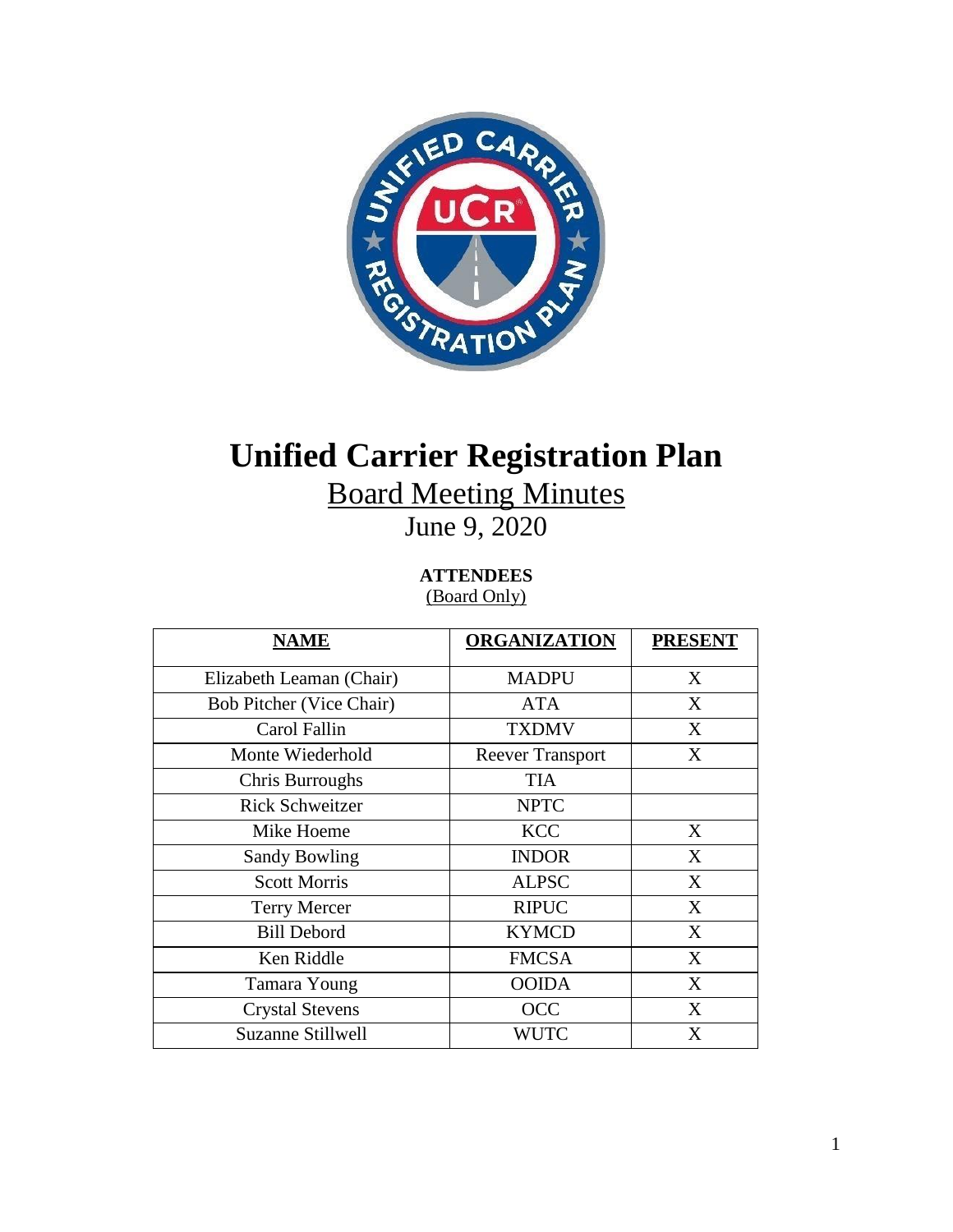# **MINUTES**

# **I. Welcome and Call to Order**

The UCR Board Chair welcomed attendees at 12:02pm ET, called the meeting to order, called roll for the Board, and facilitated self-introductions. The UCR Board Chair confirmed a quorum.

# **II. Verification of Meeting Notice**

The UCR Executive Director will verify publication of the meeting notice on the UCR website and distribution to the UCR contact list via e-mail followed by subsequent publication of the notice in the *Federal Register*. The agenda was posted and emailed to the UCR email list on May 29th, and published on June 4<sup>th</sup>, Volume 85, Number 78 of the Federal Register.

## **III. Review and Approval of Board Agenda**

The agenda was reviewed and the Board considered it for adoption. A MOTION to approve the Board Meeting Agenda was MADE and SECONDED. The MOTION CARRIED.

# **IV. Approval of Minutes of the April 23, 2020 UCR Board Meeting**

Minutes of the April  $23^{rd}$ , 2020 Board meeting were reviewed. The Board considered action to approve. A MOTION to approve the April  $23<sup>rd</sup>$  Board Meeting minutes was MADE and SECONDED. The MOTION CARRIED.

# **V. Discussion of COVID-19 Impact on UCR**

The UCR Board Chair led a discussion on the impact of the COVID-19 pandemic on industry, state operations, and UCR collections.

## **VI. Report of FMCSA**

FMCSA provided a report on any relevant activity. The main focus has been on COVID-19, and ensuring that truckers have the items needed to protect themselves. FMCSA has been waiting on a Department of Transportation request for proposal to allow for a modernization effort with new IT consultants.

There are 3-4 appointments under consideration for the board of directors at FMCSA.

## **VII. Updates Concerning UCR Legislation**

The UCR Board Chair called for any updates regarding UCR legislation since the last Board meeting.

## **VIII. Chief Legal Officer Report** – UCR Chief Legal Officer

The UCR Chief Legal Officer provided an update on the status of the March 2019 data event and the Twelve Percent Logistics litigation. The filing for Seikosofts insurance company was completed, and UCR has filed all paperwork regarding fees and charges. UCR will ensure that this event is settled, and that the board is currently waiting for more information.

# **IX. SUBCOMMITTEE REPORTS**

## **Audit Subcommittee**

## **A. Update on the 2020 New Entrant and Unregistered Solicitation Campaigns**

Seikosoft provided an updated report on new entrant motor carrier campaigns managed by the National Registration System (NRS), new entrant motor carrier campaigns managed by the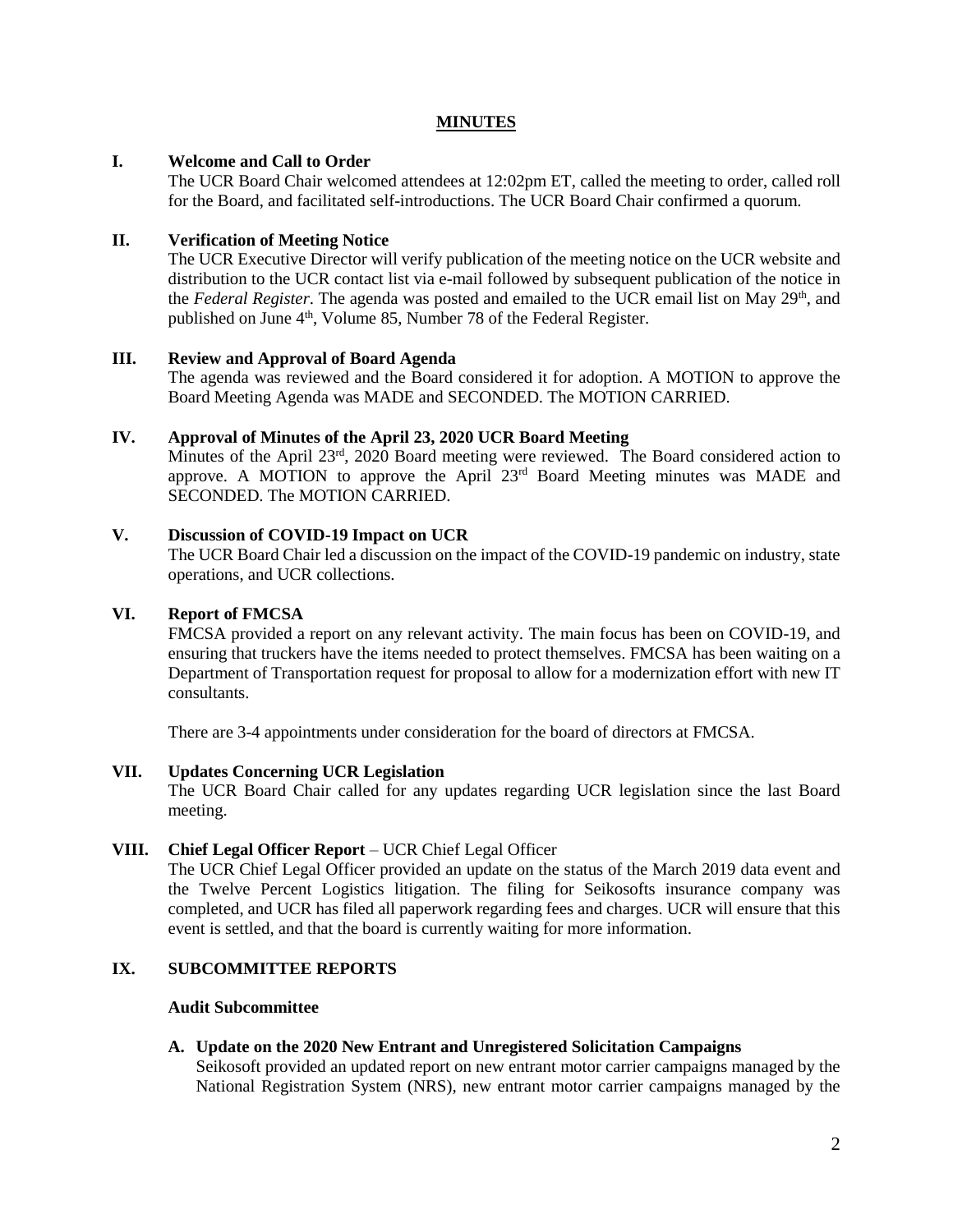states, unregistered motor carrier campaigns managed by the NRS, and unregistered motor carrier campaigns managed by the states.

All participating states are receiving all emails from new entrant and returning entrant communications.

### **B. Update on the Non-Universe Motor Carrier Solicitation Campaigns**

Seikosoft provided an updated report on the solicitation campaign targeting motor carriers identified through roadside inspections to be operating in interstate commerce but identified in MCMIS as either intrastate or inactive.

#### **C. Update on the NRS Audit Report Tool and Transition to Excel Format**

Seikosoft and the UCR Audit Subcommittee Chair provided an update on the NRS Audit Report Tool.

### **D. Update on the July 1st State Audit Report**

The UCR Audit Subcommittee Chair provided an update to participating states with regards to reporting on the 2019 audits that must be completed by July 1, 2020.

**E. Discussion on Focused Anomaly Reviews (FARs) and MCS-150 Audit Reporting Strategy** The UCR Audit Subcommittee Chair led a discussion concerning the reporting strategy in regards to FARs and MCS-150 forms.

### **F. Update on 2020 State Compliance Reviews**

The UCR Depository Manager provided an update on the plans for the 2020 state compliance reviews, including contingency plans related to the COVID-19 pandemic.

#### **G. Update on the Audits of the Depository**

The UCR Depository Manager provided an update on the planned completion of the 2017-2018 Depository audits and discuss timing and actions for the upcoming Depository 2019 audit.

#### **Finance Subcommittee – UCR Finance Subcommittee Chair**

#### **A. Status of 2020 Registration Year Fee Collections and Compliance**

The UCR Depository Manager provided an update on the status of collections for the 2020 registration year and compare to 2019 registrations for the equivalent time-period one year ago, to provide perspective on the impact of the COVID-19 crisis. The Depository Manager also provided additional insights regarding registration compliance rates for 2020 and compare against 2019.

#### **B. Investment Accounts Update**

The UCR Depository Manager provided an update on the earnings from the UCR's investment accounts and provided insight on the continued reduction of the interest rates paid on the UCR's financial accounts.

## **C. 2020 Operating Costs**

The UCR Depository Manager provided an update on the year-to-date costs of operating the UCR Plan and provide insights into how actual costs compare with the 2020 operating budget.

## **D. Upcoming Depository Distribution and Timing of Next Registration Fee Disbursements**